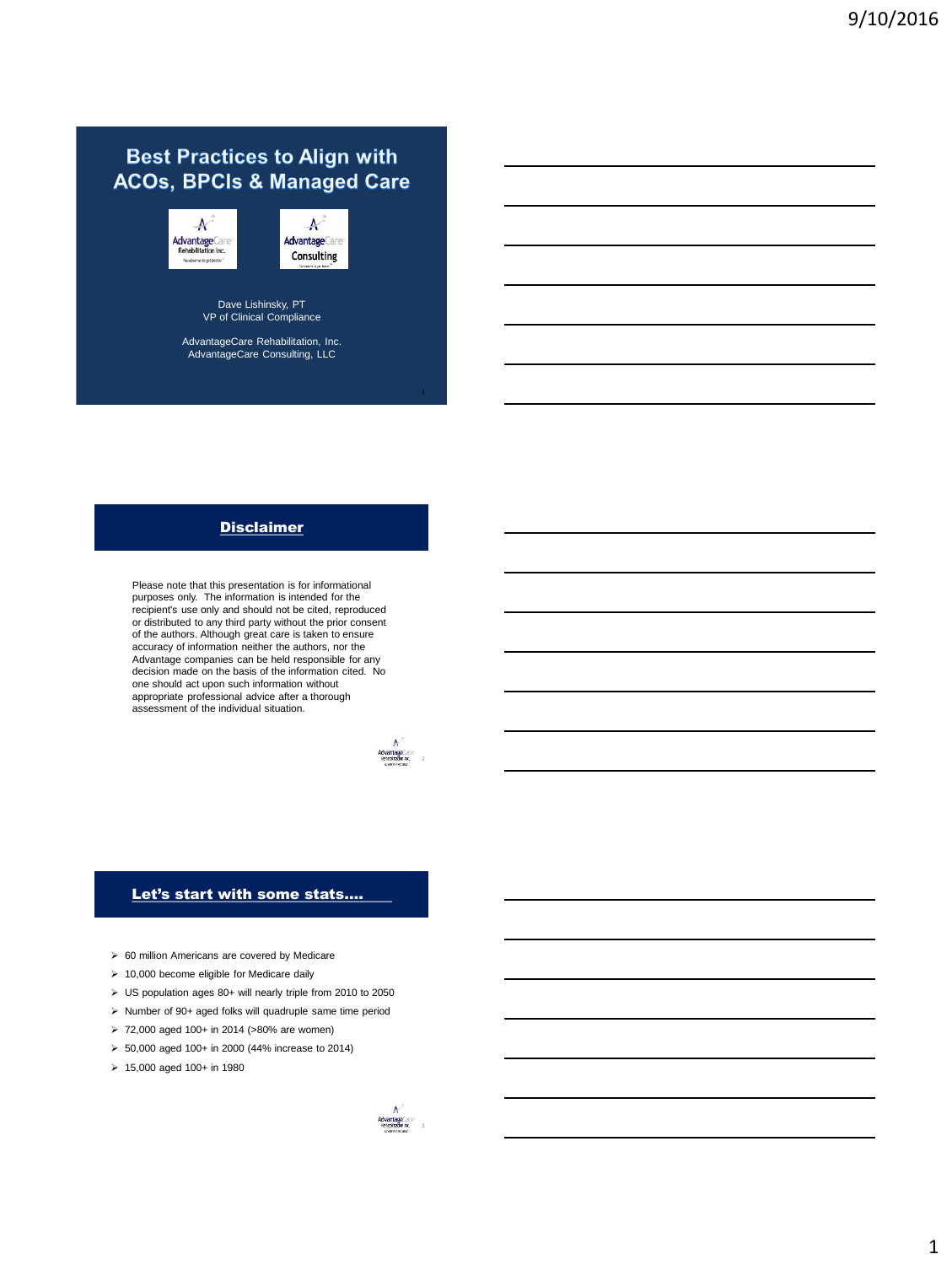# Let's start with some stats….

- > By 2030 there will be 4 million PA residents over 60 y.o. (nearly 1/3 of the population)
- 699 PA Nursing Homes that care for 80,000 people
- $\triangleright$  Average resident is a widow 85+ with dementia
- $\triangleright$  Average annual cost in PA = \$105,000
- 65% of residents covered by Medicaid (pays average \$217/day)



## Let's start with some stats….

- 18-44 age group: 5.6% have 2 or more chronic conditions
- 45-64 age group: 31.7% have 2 or more chronic conditions
- 65+ age group: 66% have 2 or more chronic conditions
	- 23.2% have 4 or more chronic conditions
- $\triangleright$  Importance of prevention, wellness, fitness, health promotion, care coordination and management of disease and disability
- $\geq$  Average payment amount per SNF stay in 2013 = \$10,919
- $\triangleright$  Average LOS in 2013 = 28 days



# **Our SNF Language**

STG FFS NGACO ADON<br>
FWW SLP VBP SNF PT EHR<br>
LPNAC PAC ORP BPCI SNP DO<br>
LPNAC COJR ACO MA OT RNA SPC<br>
WBAT GG CJR APM SNFRM DC<br>
LOS CNA MCO MSSP HMO LTG<br>
ALOS NHA PPO CMS HMO LTG<br>
PVAR I TRAC SNFPPR RPCM ALOS NHA PPO CMS HIPLO LIVE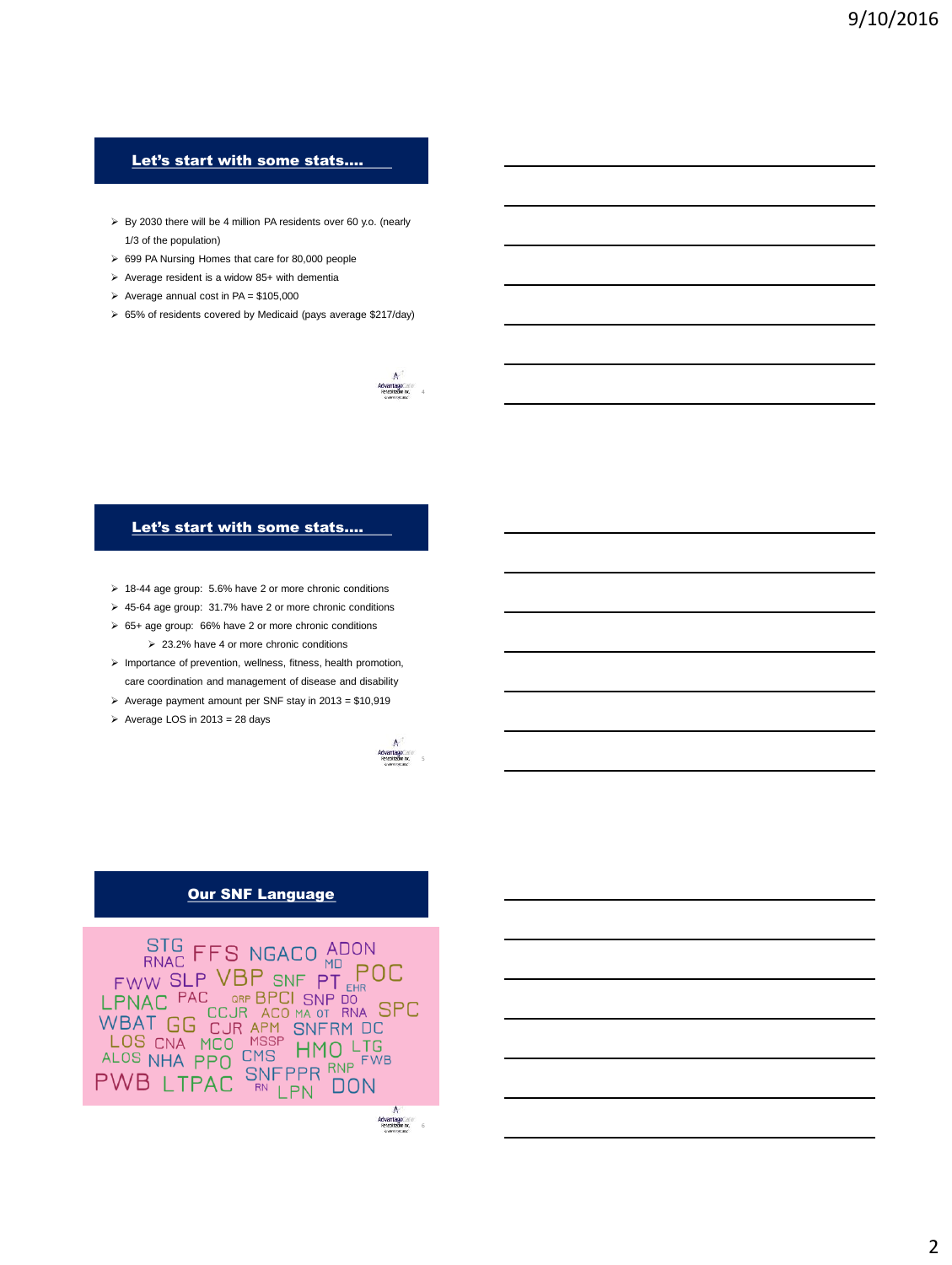# 3 Goals of Healthcare Reform Triple Aim Goals

- $\triangleright$  Improve the individual experience (outcomes and satisfaction)
- $\triangleright$  Improve the health of populations
- $\triangleright$  Reducing the per capita cost of care for populations



# Volume  $\rightarrow$  Value

- **Alternative Payment Models (APMs):**
	-
	- **Accountable Care Organizations (ACOs) Pioneer ACO Medicare Shared Savings Program ACO Next Generation ACO**
		-
	- **Comprehensive ESRD Care Model Bundled Payments for Care Improvement**
	- **BPCI Models 1, 2, 3, and 4**
	-
	- **Patient-Centered Medical Homes Coordinated care through a primary care physician**
- **Comprehensive Care for Joint Replacement First mandatory diagnosis / DRG-specific bundled payment model**
- **Value-Based Purchasing Programs**



# Volume  $\rightarrow$  Value

- $\geq 2011$  NO Medicare payments to APMs
- $\geq 2014 20\%$  to APMs
- $\geq$  By end 2016 30% to APMs
- $\triangleright$  By end 2018 50% to APMs
- $\geq 2016 85\%$  of Medicare FFS payments will be tied to value
- 2018 90% of Medicare FFS payments will be tied to value

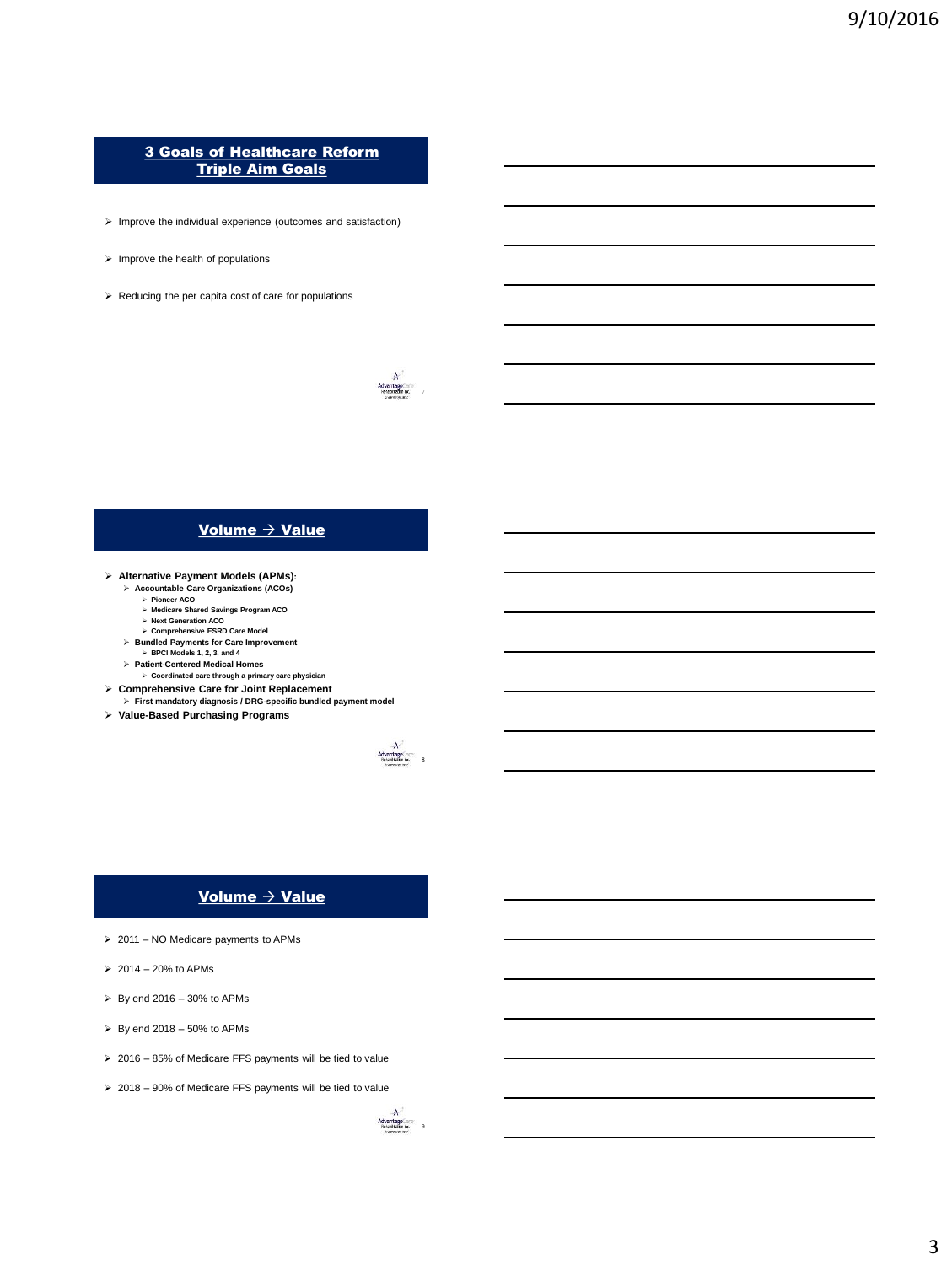# The Laws

- Affordable Care Act of 2010
- > Improving Medicare Post-Acute Care Transformation (IMPACT) Act of 2014
- Protecting Access to Medicare Act (PAMA) of 2014
- Medicare Access and CHIP Reauthorization Act (MACRA) of 2015



# Accountable Care Organizations

ACOs are "groups of doctors, hospitals, and other health care providers who come together voluntarily to give coordinated high quality care to the Medicare patients they serve."

- Goals:
	- $\triangleright$  Ensure patients get the right care at the right time
	- $\triangleright$  Avoid unnecessary duplication of services
	- $\triangleright$  Prevent medical errors

Opportunity to share in the savings when an ACO meets the goals of high quality care and decreased spending.

https://innovation.cms.gov/



# Accountable Care Organizations

Pioneer ACO Model

- Designed for health care organizations and providers already experienced in coordinating care for patients across care settings.
- $\triangleright$  Currently 9 ACOs participating in this model
	- $\triangleright$  Originally 32 participants
- > 33 Quality Measures
	- $\triangleright$  Patient / Caregiver Experience (8)
	- Care Coordination / Patient Safety (10)
	- $\triangleright$  Preventive Health (8)
	- $\triangleright$  At-Risk Populations (7)

A<br>Advantage<br>Astrologies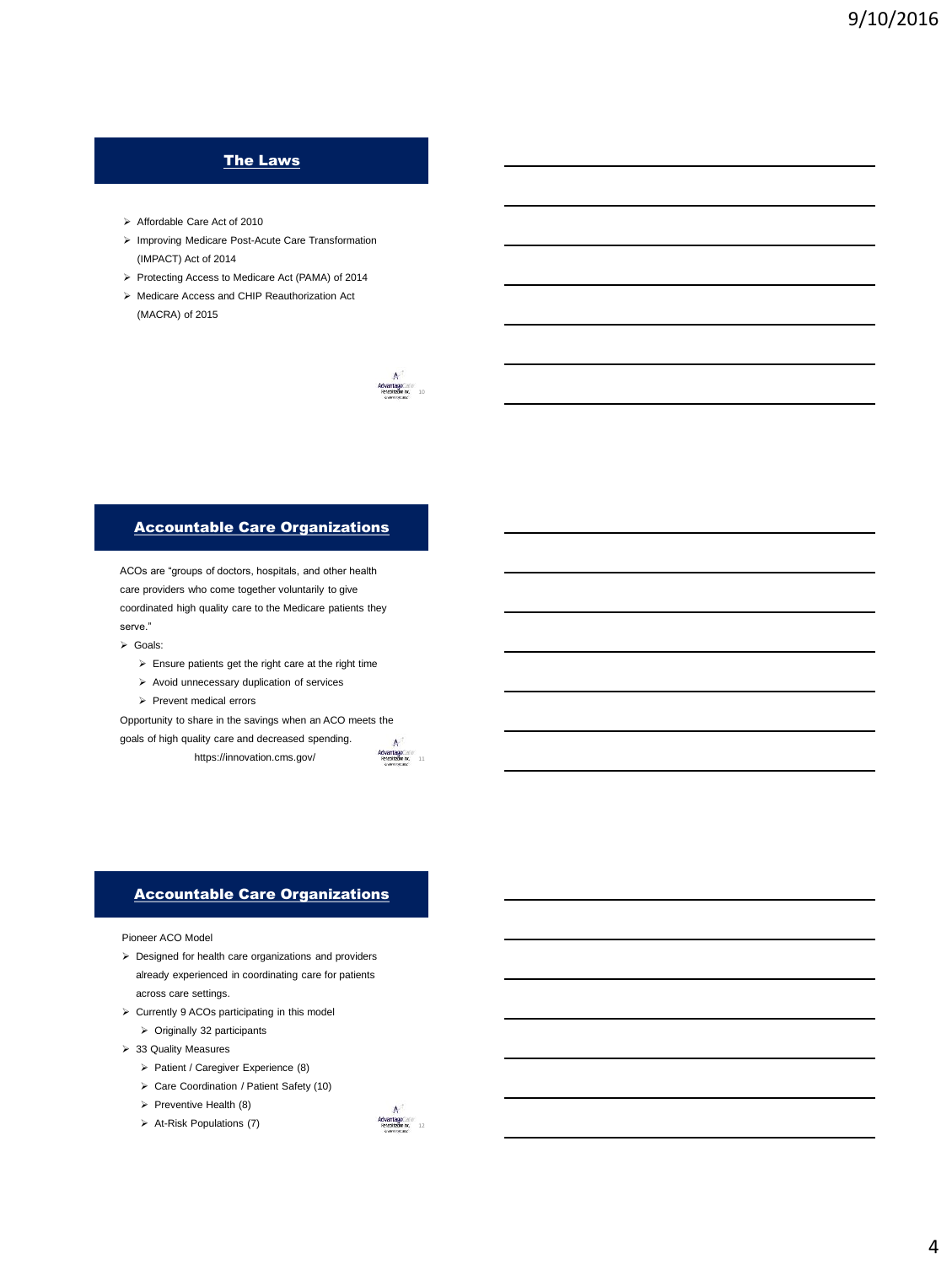# Accountable Care Organizations

Medicare Shared Savings Program ACO

- Established by the Affordable Care Act.
- $\triangleright$  Eligible providers, hospitals, and suppliers may participate in the Shared Savings Program by creating or participating in an Accountable Care Organization (ACO).
- $\geq$  Currently 433 participants
- 33 Quality Measures (same as Pioneer ACO model QMs)



## Accountable Care Organizations

Next Generation ACO

- $\triangleright$  An initiative for ACOs that are experienced in coordinating care for populations of patients.
- $\triangleright$  Assume higher levels of financial risk and reward than Pioneer and MSSP ACO models. (64 of the total 477 ACOs are in a track that involves potential penalties – downside risk.)
- $\triangleright$  Goal is to "test whether strong financial incentives, coupled with tools to support better patient engagement and care management, can improve health outcomes  $\mathbf{A}$ and lower expenditures…" AdvantageCare

# Accountable Care Organizations

## Next Generation ACO

- Benefit Enhancements
	- Telehealth Expansion Waiver
	- Post-Discharge Home Visit Waiver
	- Three-Day Skilled Nursing Facility Waiver
- > Currently 18 NGACOs
- > 33 Quality Measures
	- > Patient / Caregiver Experience (8)
	- Care Coordination / Patient Safety (9)
	- $\triangleright$  Preventive Health (9)
	- $\triangleright$  Clinical Care for At Risk Populations (7)

A<br>Advantage<br>Strategin by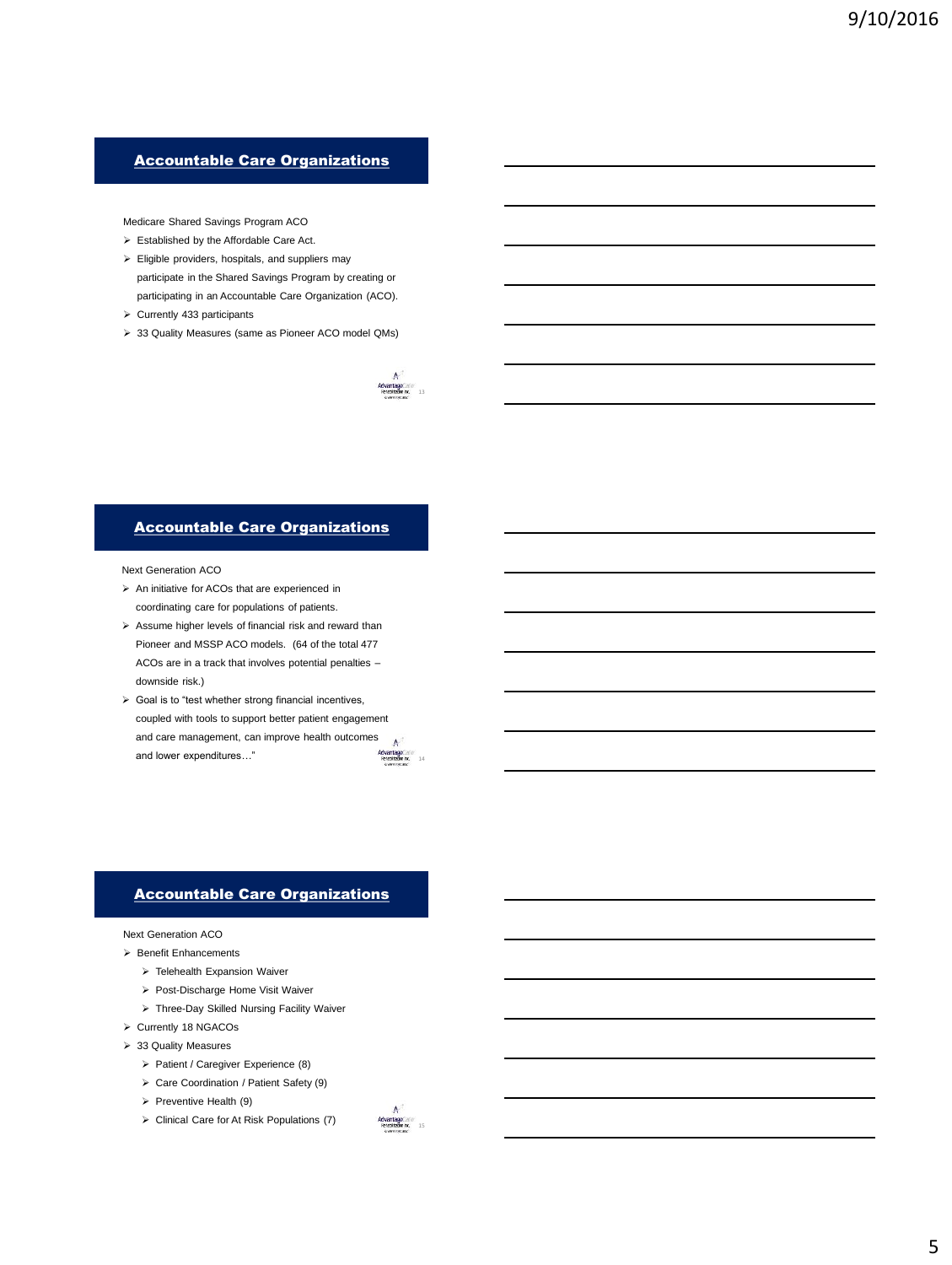# **Bundled Payments for Care Improvement**

- $\triangleright$  The BPCI "initiative is comprised of four broadly defined models of care, which link payments for the multiple services beneficiaries receive during an episode of care."
- $\triangleright$  Organizations enter into payment arrangements that include financial and performance (quality) accountability for episodes of care.
- Old payment model: Medicare makes separate payments to providers for each of their services (quantity). Results in fragmented care and minimal coordination across healthcare settings.



# Bundled Payments for Care Improvement

### BPCI Model 1

- $\triangleright$  Episode of care = inpatient stay in an acute care hospital
- $\triangleright$  Began in April 2013
- CMS pays the hospital a discounted amount based on IPPS and pays physicians separately (MPFS)
- All DRGs
- $\triangleright$  1 participant (0 in PA)

#### BPCI Model 4

- Episode of care = **entire** inpatient stay in an acute care hospital
- Began in October 2013
- CMS pays a single, prospectively determined bundled payment to the hospital (includes physician and other practitioner services)
- > 48 Clinical Episodes to choose
- $\triangleright$  9 participants (3 in PA)



# Bundled Payments for Care Improvement

### BPCI Model 2

- $\triangleright$  Episode of care = inpatient stay plus the PAC and all related services up to 90 days post hospital DC
- $\triangleright$  CMS pays a retrospective bundled payment where actual expenses are reconciled against a target price for the episode of care.
- $\geq$  48 Clinical Episodes to choose
- Three-Day Hospital Stay Waiver for SNF Part A coverage
	- $\triangleright$  SNF needs 3 or more stars
- $\geq$  563 participants (44 in PA)
	- Moses Taylor Hospital (Scranton), St. Luke's Hospital (Bethlehem), Geisinger Medical Center (Danville)

A<br>Advantage<br>Britishmire 18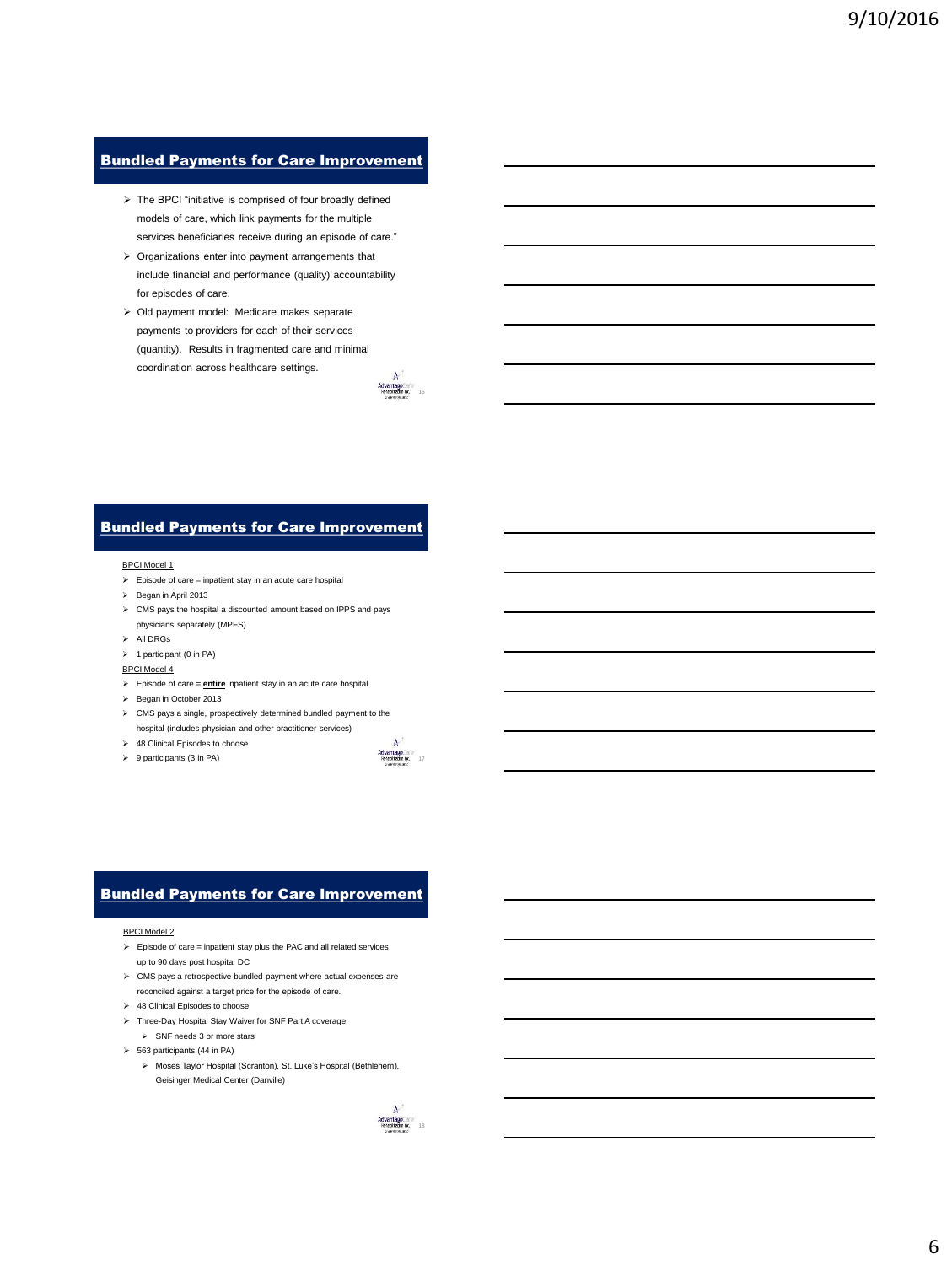# Bundled Payments for Care Improvement

#### BPCI Model 3

- $\triangleright$  Episode of care = triggered by an acute hospital stay but begins at initiation of PAC services with a SNF, IRF, LTCH, or HHA and ends 30, 60, or 90 days after initiation
- Same retrospective bundled payment as Model 2 with a payment or recoupment amount made by Medicare comparing expenses to the target price.
- > 48 Clinical Episodes to choose
- 813 participants (70 in PA)
	- Whitestone Healthcare Group (Stroudsburg), Maplewood Nsg & Rehab Center of PA (Philly), Jefferson Hills Manor (Pittsburgh), Mulberry Square Elder Care & Rehab Center (Punxsutawney)

AdvantageCare



February 2016 Kaiser Family Foundation report:

- > BPCI Model 1 "was found to have lower costs than nonbundled episodes of care during the initial hospital stay"
- > BPCI Model 2 "had lower spending on post-acute care than non-bundled episodes…..due in part to a decrease in the use of skilled nursing facilities….and an increase in the use of home health services."
- $\triangleright$  BPCI Model 3 "saw no significant changes in overall spending."
- AdvantageCare<br>Referation is: 20  $\triangleright$  "No differences in quality were reported between all four BPCI models and non-bundled episodes…"

# Bundled Payments for Care Improvement

February 2016:

Universal Health Services (King of Prussia) reported that they may drop out and pull its 25 acute-care hospitals out of the BPCI initiative "until some of the kinks are worked out." The CFO of UHS said they struggled to get useful data from Medicare.

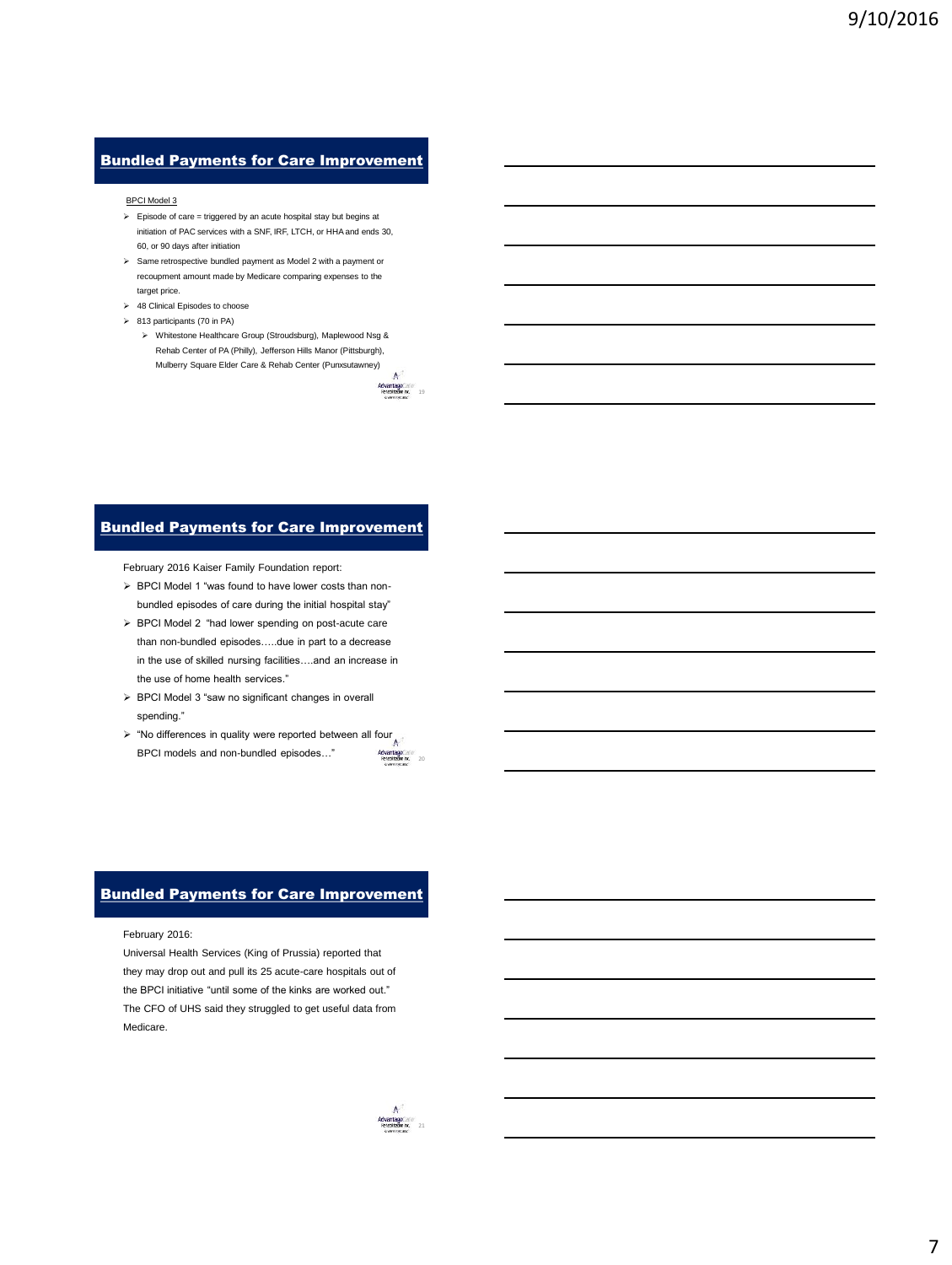# Strategies for Success

#### Data Analytics / Dashboards

- MSPB report (cost per episode per diagnosis in SNF)
	- https://data.medicare.gov/Hospital-Compare/Medicare-Hospital-Spending-by-Claim/nrth-mfg3
- LOS (per diagnosis)
- Readmission rates (per diagnosis)
- F/u after DC from SNF: 30, 60, 90 days Functional Outcomes
	- CARE, Fall Risk, Cognition, & other T&M
- Mortality Rates
- $\triangleright$  ED / ER visits (UTIs and handwashing)
- $\triangleright$  DC sites (per diagnosis)



# Strategies for Success

- Clinical Programs **Outcomes tracking** (CARE item sets) Evidence-based Practice
- Standardized Tests and Measures

- **PLOF / DC Planning checklist**<br> **Day 1 DC Planning > Care Conference Day 2 or 3** 
	- $\ge$  Barc Bonnerence Bay 2 or 3<br> $\ge$  Home Assessment by Day 7 (earlier if CCJR)
- 
- > Functional-based Treatment Focus<br>→ Establish HEP / RNP early<br>> Clinical Programming (Ortho, wound care, falls, pain mgt, etc.)<br>> Clinical Pathways / Clinical Competencies
- 
- **EXURIS & Therapy<br>
<b>Adication Management / Reconciliation**<br> **Acute Care Nursing Team** (Cardiac, CHF, COPD, PN, TKR/THR)<br> **>** Know your referral sources' strengths and weaknesses<br> **>** Know your referral sources' strengths
	-



# Strategies for Success

## Clinical Programs

- Telehealth Saves a trip to the physician / medical facility
	-
- Less disruption for the patient Decrease costs (transportation) Restorative Nursing Programs
	-
- **E&T for patient, family, and caregivers**<br>
→ Mutrition, vital signs, meds mgt, pain mgt, edema mgt, infection / DVT S&S,<br>
B&B, etc.<br> **> Chronic Disease Management**
- 
- Co-morbidities Decrease avoidable readmissions
- 
- Wellness Program Short-term Rehab wing/Rehab Recovery Suite Day 1 eval/treat, Home Assessments, DC planning, HEP, IDT communication,
- caregiver E&T<br>**Care Transitions Management Team**<br>
> RN, Therapy, HH, SS, RNAC, dietician, MD (patient / family)
- 

 $A^2$ <br>Advantage Care<br>Retextibility inc.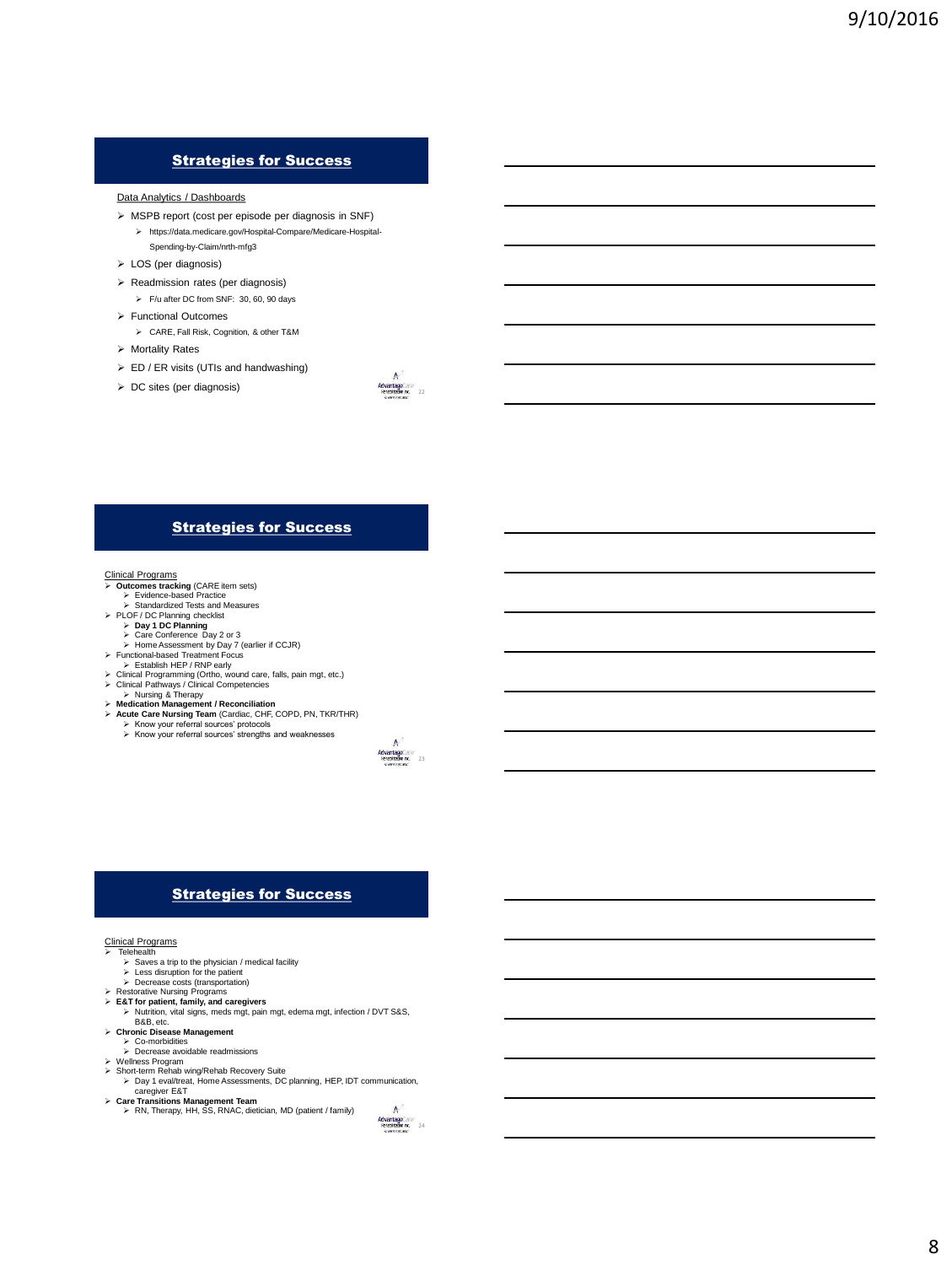# **Bundled Payments for Care Improvement**

BPCI Stats:

- 46.6% of providers participating in BPCI are SNFs
- $\geq 27\%$  are hospitals
- $\triangleright$  15% of participants are testing more than 20 of the 48 Clinical Episodes
- $\triangleright$  Average number of Clinical Episodes = 9 > Most popular: LEJR, PN, COPD, CHF
- $\triangleright$  With less voluntary participation in BPCI, CMS may create more mandatory bundled payment programs like….



## Comprehensive Care for Joint **Replacement**

- > In 2013 more than 400,000 in-patient THRs/TKRs costing more than \$7 billion for hospitalization alone
- Average Medicare expense for surgery, hospital, and recovery ranges from \$16,500 to \$33,000
- Goals: Acute and PAC providers work together to improve the quality of care and coordinate patient-centered care  $\rightarrow$  better outcomes, better experience, fewer complications (readmissions, infections, prolonged rehab/recovery)



# **CCJR**

- $\geq 5$  year test period  $-4/1/16$  through 12/31/20
- 67 geographic areas including: Reading, Harrisburg/Carlisle, and Pittsburgh MSAs in PA required to participate
- $\triangleright$  Hospital accountable for costs and quality of care from surgery to 90 days after (episode of care)
	- $\triangleright$  Hospital quality measures based on:
		- $\triangleright$  Surgical complication rates
		- $\triangleright$  HCAHPS

 $A$ <br>Advantage Care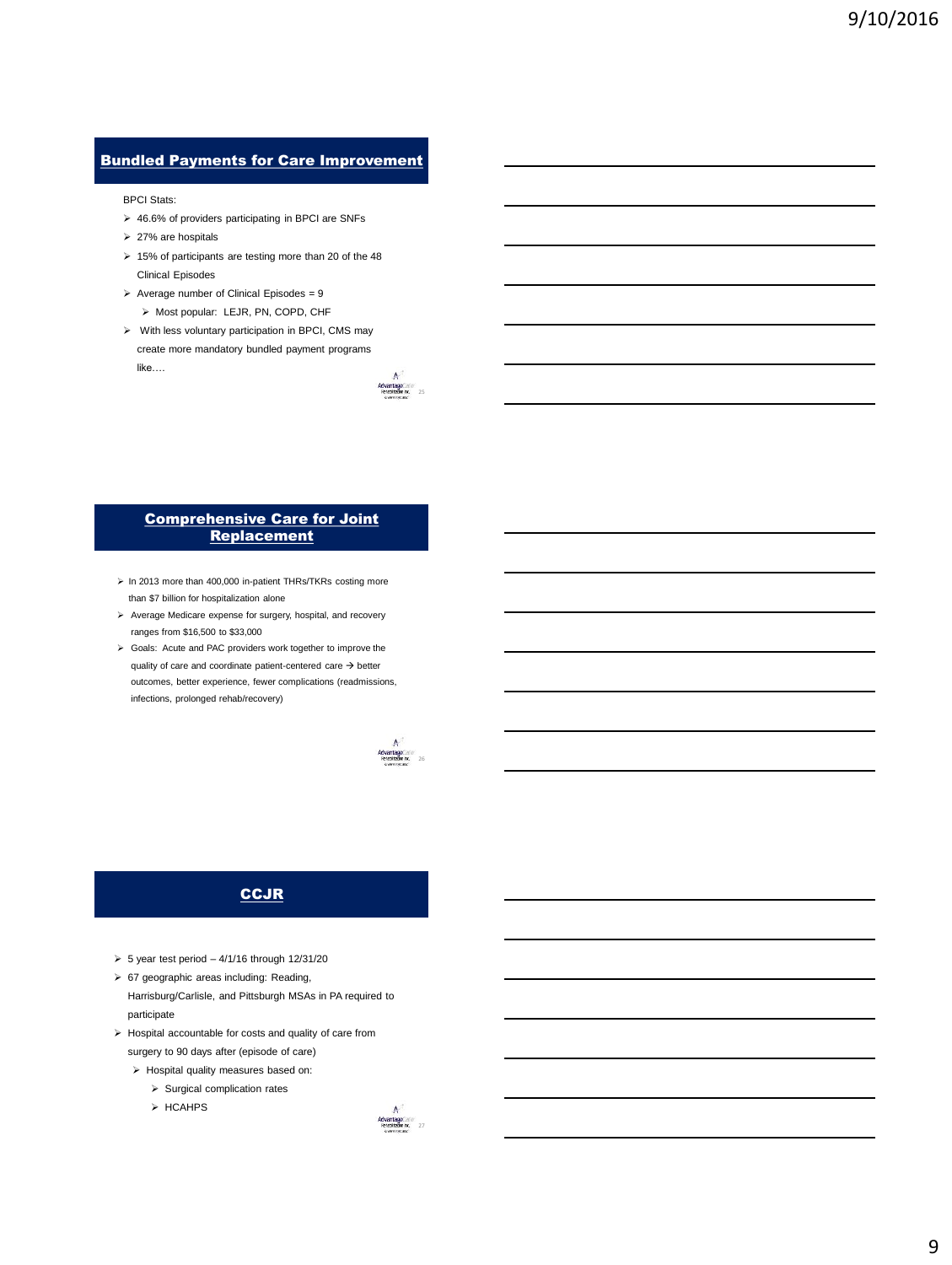# **CCJR**

- > Depending on the hospital's costs and quality performance, the hospital can earn a financial reward (winner) or be required to repay Medicare (loser) at the end of the year when compared to the "target price"
- $\triangleright$  Incentive for hospitals to work with MDs, HHAs, SNFs, and other providers to ensure coordinated care and the best outcomes and to avoid readmissions and complications



# **CCJR**

- $\triangleright$  Proposed rule to add hip / femur fracture to existing CCJR bundled payment model July 2017
- Proposed rule to add a new Cardiac Care Bundled
	- Payment pilot
	- Covers 98 random MSAs
- Covers heart attacks and bypass surgery
- Proposed rule to add a Cardiac Rehabilitation Incentive Payment model



# **CCJR**

## SNF Strategies for Success:

- $\triangleright$  Data Analytics
	- Cost per episode in SNF
	- $\triangleright$  ALOS
	- Hospital readmissions / complications
- $\triangleright$  Relationship building with hospitals, HHAs, AL/PCs
- $\triangleright$  Clinical pathways to provide quality care, manage costs, manage co-morbidities/complications to prevent readmissions
- Promote care transitions / smooth hand-off
- Promote Hospital QMs / Patient Surveys
- AdvantageCare Collaborator Agreement / Sharing Arrangement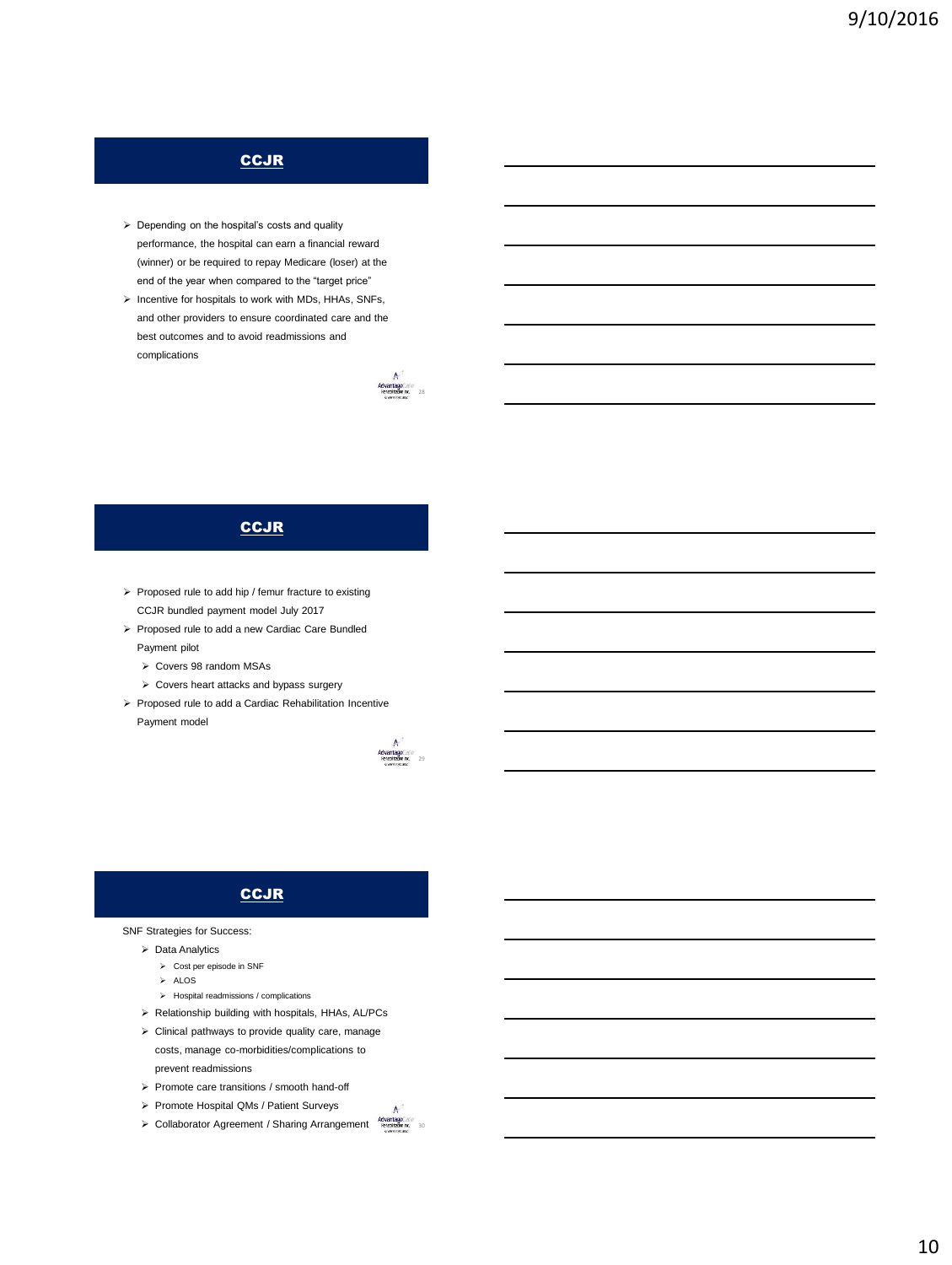# **CCJR**

### SNF Strategies for Success:

- Projected LOS 5-10 days
	- $\triangleright$  Therapy goals
	- Functional-based treatments
- $\triangleright$  IDT communication re: care plan / DC plan Care Transitions Management Team
- > Therapy Schedule
- $> 7$  days / week therapy
	- Extended therapy hours / On-call
	- $\triangleright$  Consistency
- Care Conference / Family Meeting
- > Home Assessments



# **CCJR**

SNF Strategies for Success:

> Patient-centered care -- new definition from American Geriatrics Society panel:

*"Person-centered care means that individuals' values and preferences are elicited and, once expressed, guide all aspects of their healthcare,* 

*supporting their realistic health and life goal."*

 $\triangleright$  Patient-centered care wishes to be included in DC planning to help decrease hospital readmissions.



## Managed Care Best Practices

Highmark / naviHealth (Security Blue and Freedom Blue), Geisinger, UPMC

- Goals and interventions focus on functional-based treatments Early GT on stairs, ADLs, etc.
- $\triangleright$  IDT communication early and includes patient / family / caregiver DC date, DC site, barriers to DC, DME needs, home support
- Functional therapy goals written considering SNF LOS projection, DC destination / next level of care (OPT, CCJR, BPCI)
- Early focus on patient / family / caregiver E&T (inc. HEP)
- Early HHA involvement / hand-off

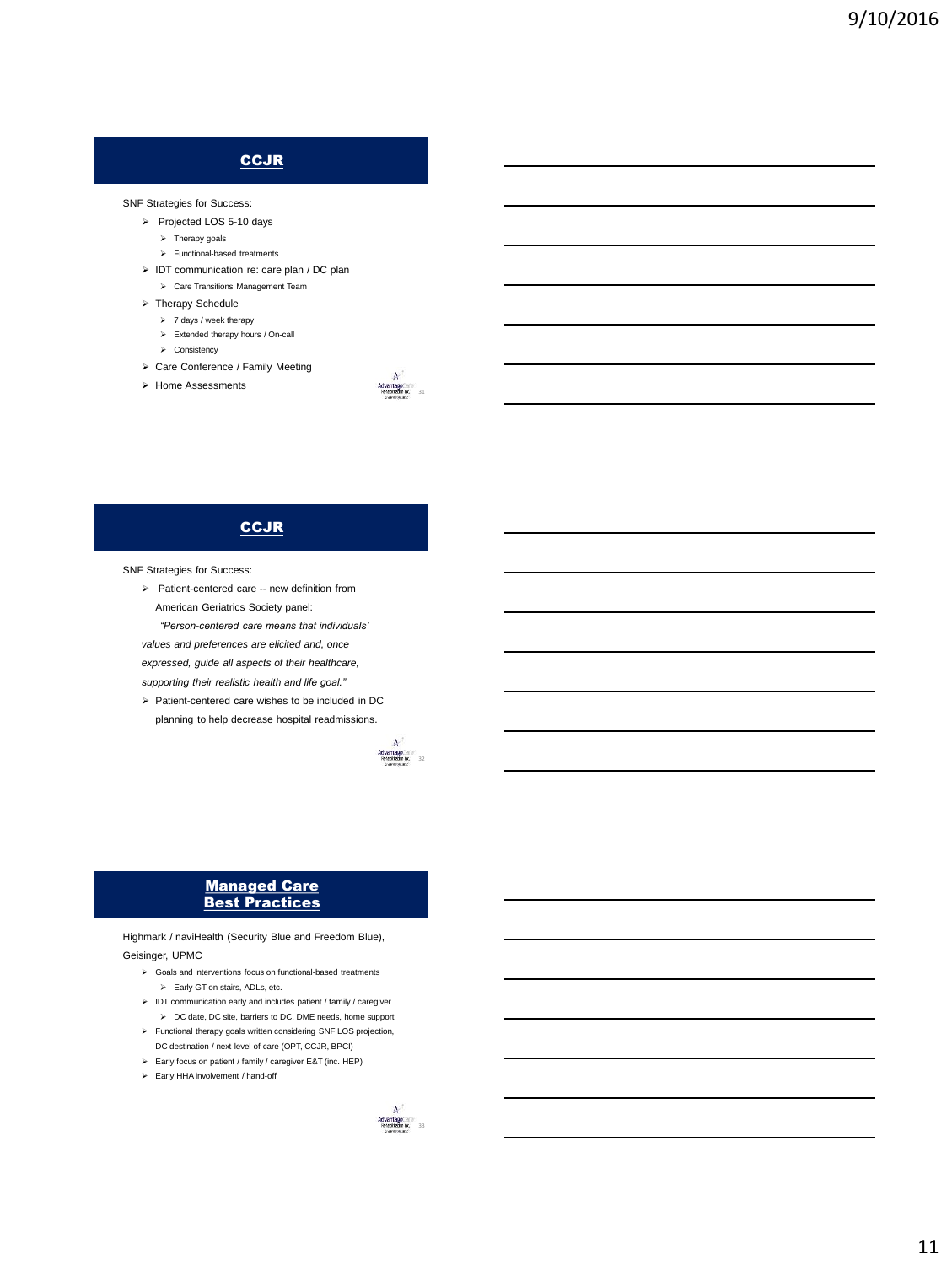# Managed Care **Best Practices**

- $\triangleright$  Provide clinically appropriate therapy care intensity to meet the patientcentered functional goals and projected outcomes (considering Managed Care guidance)
- Consider skilled maintenance vs. restorative therapy needs
- $\triangleright$  Reassess goals and interventions when patient / outcomes scores not
- improving
- > 7 days / week therapy  $\triangleright$  BID therapy available when appropriate
- > Therapy evaluation Day 1
- $\triangleright$  Pair therapy with restorative nursing
	-



## Highlights:

- $\geq$  Adjusted Market-basket Update = 2.4% increase = \$920 million increase over FY2016
- $\triangleright$  MDS 3.0 additions
	- > Part A PPS Discharge Assessment
	- > Section GG
- > SNF Value-based Purchasing (VBP) Program
- > SNF Quality Reporting Program (QRP)



 $A$ <br>Advantage Care<br>Betecknaming 34

# **SNF VBP Program**

- PAMA of 2014 requires CMS to establish a VBP program for SNFs beginning in FY 2019
- > SNF Medicare per-diem payments reduced by 2% to create a "pool" of funding
- $\triangleright$  Only 50-70% of this "pool" may be distributed back to SNFs as incentive payments
- $\triangleright$  SNFs scoring at or below the 40<sup>th</sup> percentile are "losers" and not eligible for any incentive payments = full 2% reduction

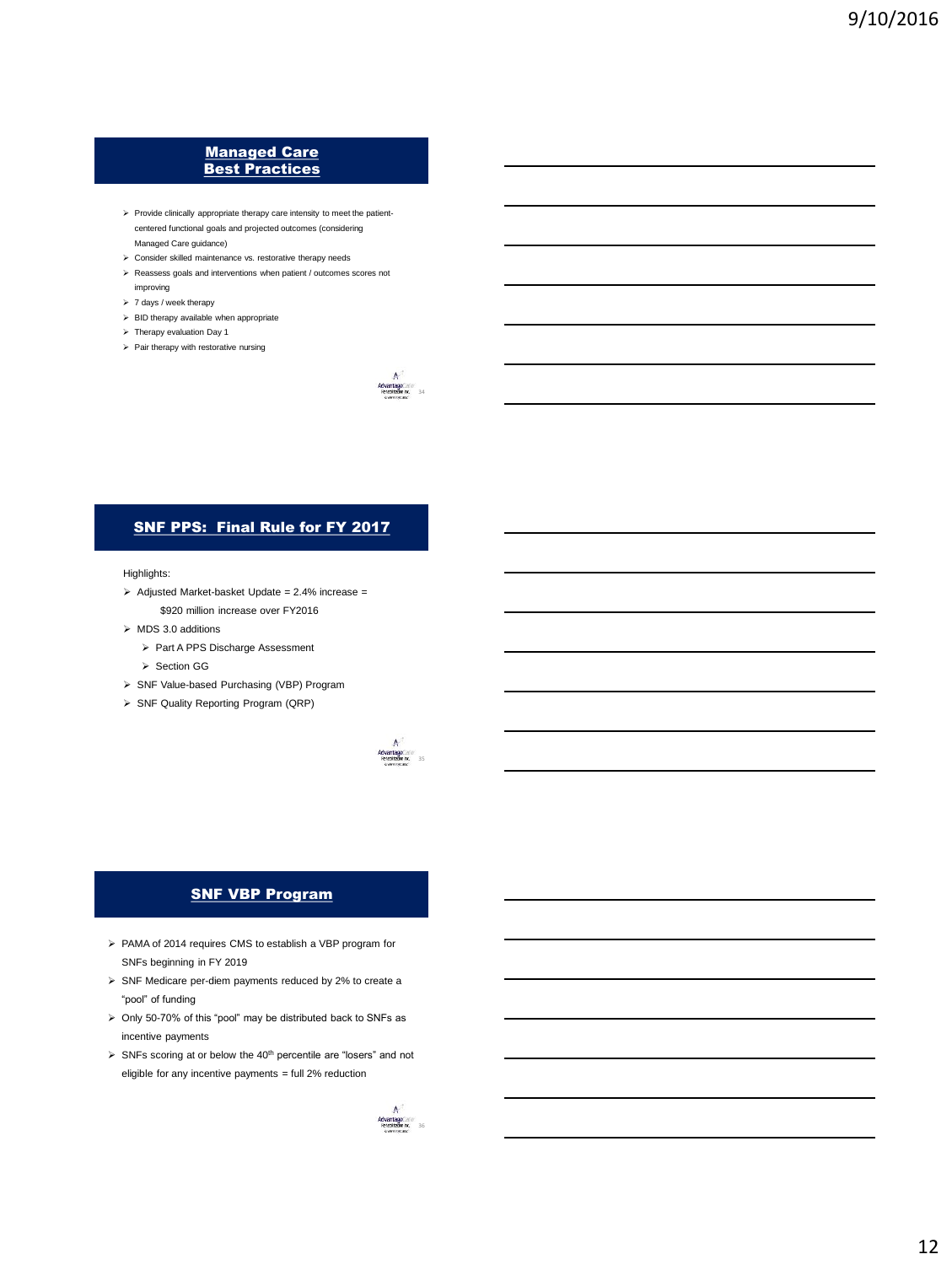# SNF VBP Program

- Readmission Measure
	- SNF 30-day Potentially Preventable Readmission Measure (SNFPPR); proposed to replace SNFRM
	- $\geq 2015$  = baseline period; 2017 = performance period
	- Excludes planned readmissions
	- $\triangleright$  Also risk-adjusted for clinical factors (co-morbidities, LOS during prior hospitalization, and ESRD status)
	- > Does NOT adjust for sociodemographic factors (income or dual-eligibles)
	- AdvantageCare  $\triangleright$  Beginning 10/1/16, SNFs will receive quality feedback reports (QIES / CASPER files)

# **SNF VBP Program**

- $\triangleright$  It is estimated that 45% of hospitalizations among SNF residents may be prevented by targeted interventions (CMS' "Initiative to Reduce Avoidable Hospitalizations among Nursing Facility Residents"):
	- $\triangleright$  Hiring staff specializing in recognition and management of conditions that cause avoidable hospitalizations
	- $\triangleright$  Improve prescription drug management
	- $\triangleright$  Facilitate resident transitions to and from inpatient hospitals



# **SNF VBP Program**

- University of California, San Francisco study shows that "improved discharge directions and communication between patients and providers could prevent up to 27% of hospital readmissions."
- $\triangleright$  Most common factors for readmission:
	- $\triangleright$  ER decision making
	- > Premature DC
	- $\geq$  Lack of communication between patients and providers about post-DC appointments, contacts, and care wishes

 $A$ <br>Advantage  $\sim$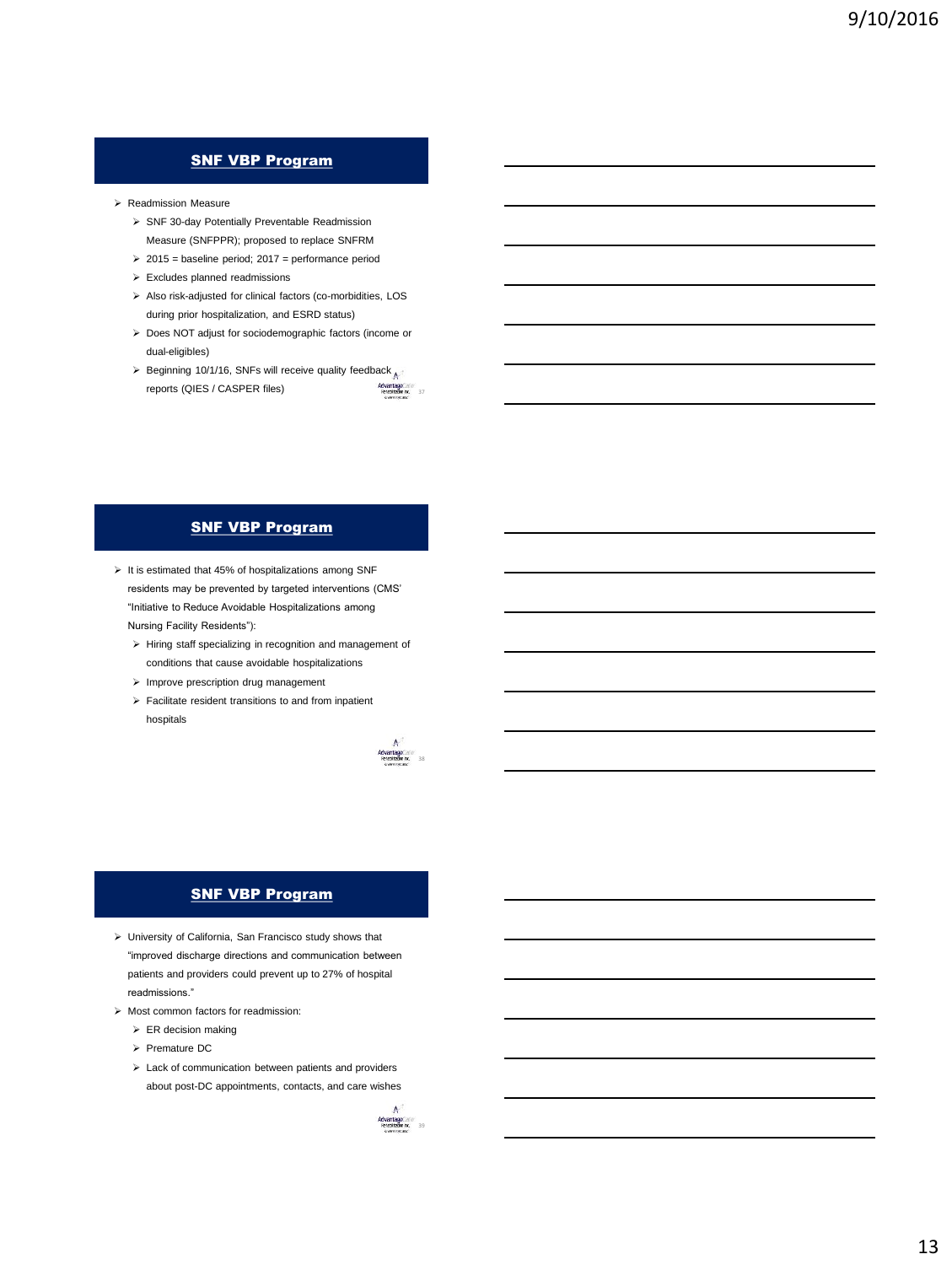# SNF VBP Program

- University of Colorado School of Medicine study found that "mortality rates soared for patients who were readmitted to the hospital, with risk of mortality within 30 days of discharge doubling for readmitted patients."
- Most common risk factors for readmission:
	- $\triangleright$  Patients needing an invasive device (catheter, feeding tube)
	- $\triangleright$  Patients requiring advanced care (dialysis, oxygen therapy)



# SNF VBP Program

## $\triangleright$  SNF strategies:

- $\triangleright$  Track hospital readmissions (per diagnosis)
- $\triangleright$  How to reduce unnecessary readmissions
- $\triangleright$  Staff, physician, and family education
- $\triangleright$  Track residents after DC from SNF
- $\triangleright$  Assist with post-DC appointments
- Network/build relationships with Hospitals, ALFs, PCHs, and HH agencies to smooth transitions (**Nurse Navigator**)
- $\triangleright$  Know your hospital referral sources' protocols for CHF, acute MI, PN, COPD, LEJR and implement same in your SNF
- $\triangleright$  Better preventive care and access to physicians and NPs in an emergency situation (Telehealth)



## SNF QRP

- IMPACT Act requires CMS establish the SNF QRP
- $\triangleright$  SNFs subject to a 2% reduction in annual payment update beginning FY 2018 if fail to meet ALL quality data submission (on 80% of MDSs submitted) and administrative requirements (2 FYs after QMs adopted in rulemaking)
- Overlap but doesn't eliminate the Nursing Home Quality Initiative (NHQI) which calculates QMs from the data on the MDS and reported on the Nursing Home Compare website (5 Star Rating)

 $A$ <br>Advantage Care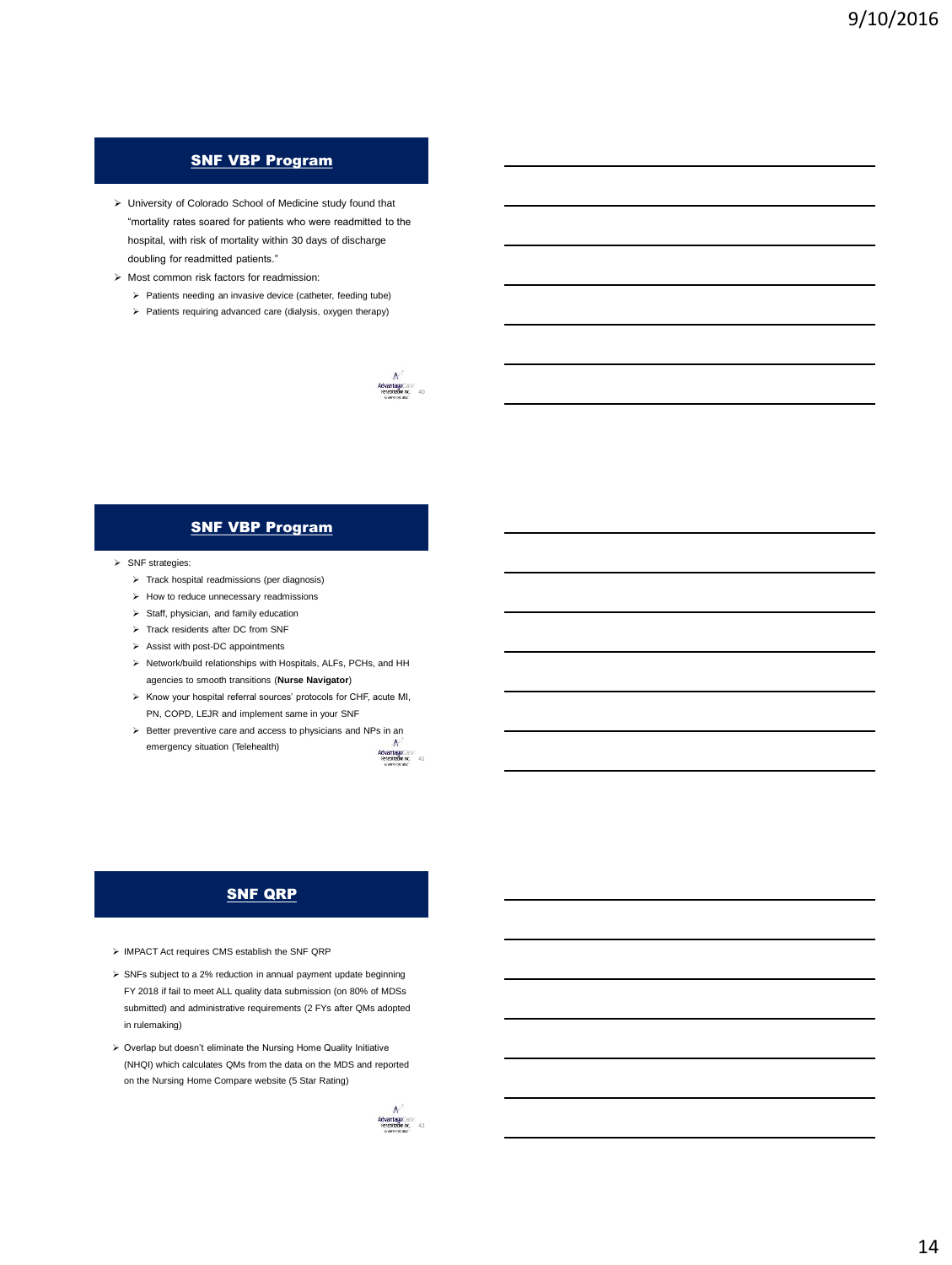# **SNF QRP**

- Required starting Oct 1, 2016 (FY 2017)
- $\geq 3$  QMs calculated from the MDS:
	- Pressure Ulcers: Stage 2-4 new or worsened since a prior assessment (Admission and DC; short-stay residents)
	- Falls with Major Injury: % of SNF patients with one or more falls with major injury (short-stay residents)
	- Functional Status: Self-care, mobility, cognition, and communication items scored (CARE tool); completed at Admission and DC with at least one functional goal at Admission (Section GG on MDS 10/1/16)



# SNF QRP

3 new claims-based QMs in FY2017 Final Rule for 2018 payment determination (begin reporting 10/1/18):

- Medicare Spending Per Beneficiary Post-Acute Care SNF OR<sub>P</sub>
- Discharge to Community Post-Acute Care SNF QRP
- $\triangleright$  Potentially Preventable 30-Day Post-Discharge Readmission Measure – SNF QRP
- 1 new assessment-based QM for 2020 payment determination:
- Drug Regimen Review Conducted With Follow-Up for Identified

Issues – Post-Acute Care SNF QRP



# More About Quality Measures

- 6 new QMs added to Nursing Home Compare beginning April 2016:
	- 1. % of short-stay residents who were successfully discharged to the community (Claims-based)
	- 2. % of short-stay residents who have had an outpatient emergency department visit (Claims-based)
	- 3. % of short-stay residents who were re-hospitalized after a nursing home admission (Claims-based)
	- 4. % of short-stay residents who made improvements in function (MDSbased)
	- 5. % of long-stay residents whose ability to move independently worsened (MDS-based)
	- 6. % of long-stay residents who received an antianxiety or hypnotic  $\boldsymbol{A}$ AdvantageCare<br>Retealitation Inc. 45 medication (MDS-based)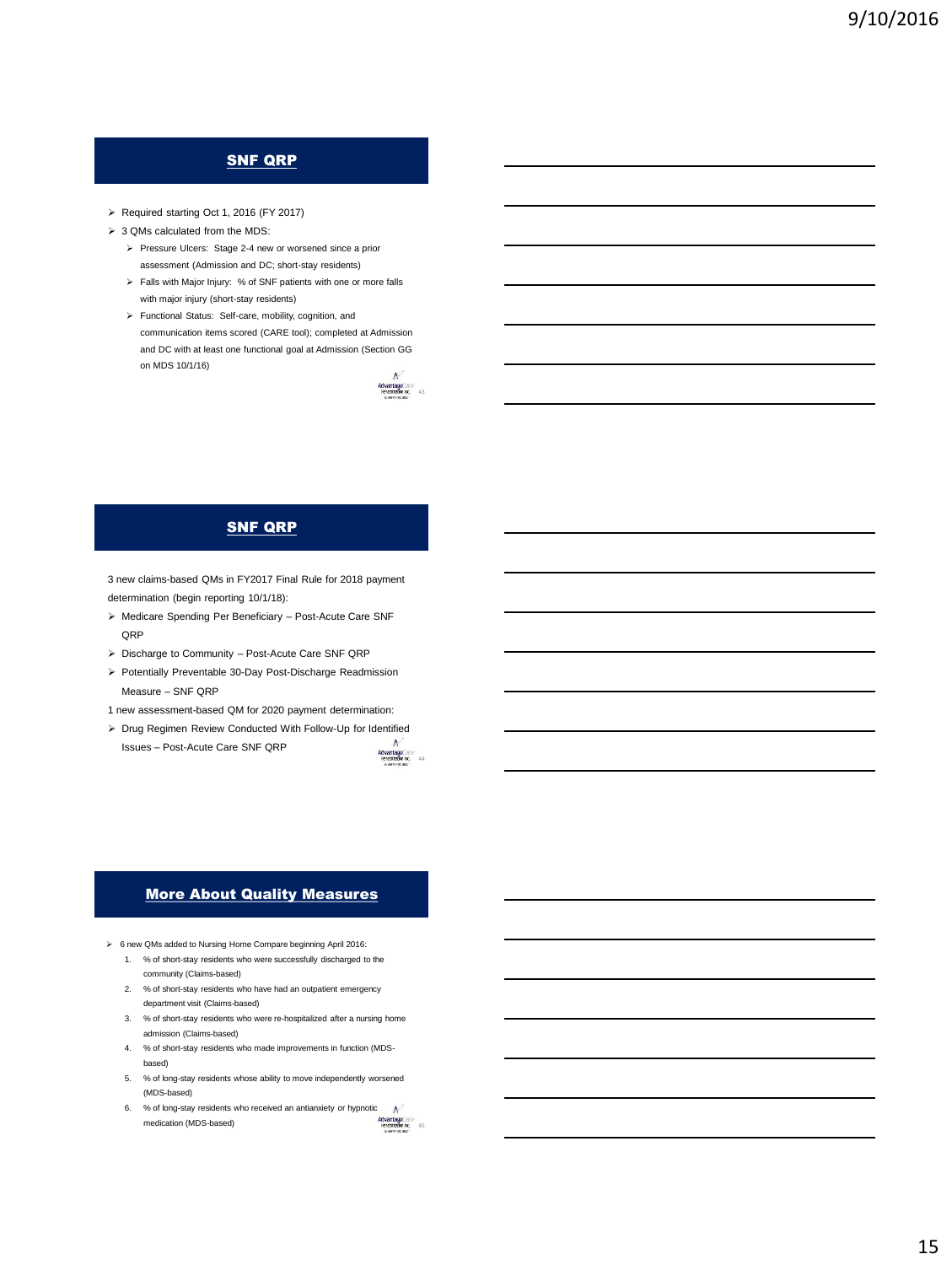# More About Quality Measures

- $\triangleright$  In July 2016, 5 of these 6 measures will be used to calculate the facility's Five-Star Quality Rating QM ratings.
	- Antianxiety/hypnotic medication measure not used
- $\triangleright$  The readmission measure will include observation stays (but exclude planned readmissions and hospice patients)
- $\blacktriangleright$  Improvement in function measure based on self-performance of: transfers, locomotion on unit, and walk in corridor
- Ability to move independently measure based on self-performance of locomotion on unit
- In October 2018, a new QM: Transfer of Health Information and Care Preferences required for SNFs to report



# 5 Star Rating

- $\triangleright$  Essential tool for SNFs to determine how they perform as we focus on coordination of care and shift from "volume to value"
- > Marketing tool for SNFs?
- $\triangleright$  ACO's can waive 3 day hospital stay and admit directly to SNF…..The catch = SNF must be 3 Star facility
- $\triangleright$  CCJR can also waive the 3 day hospital stay (beginning in performance year 2) again if admitting to a 3 Star home
- $\triangleright$  Data refreshes monthly for HIs and qtly for QMs



# 5 Star Rating

- > Star rating calculated based on Survey Score achieved over last 3 HIs (weighted), staffing, and QMs
- > Distribution:
	- $> 5$  Star = 10%
	- $\geq 2.3.4$  Star = 70% (23.33% each)
	- $> 1$  Star = 20%
- $\triangleright$  Know your competitors ratings and HHAs ratings to develop care coordination partnerships with hospitals and other providers

 $A^3$ <br>AdvantageCare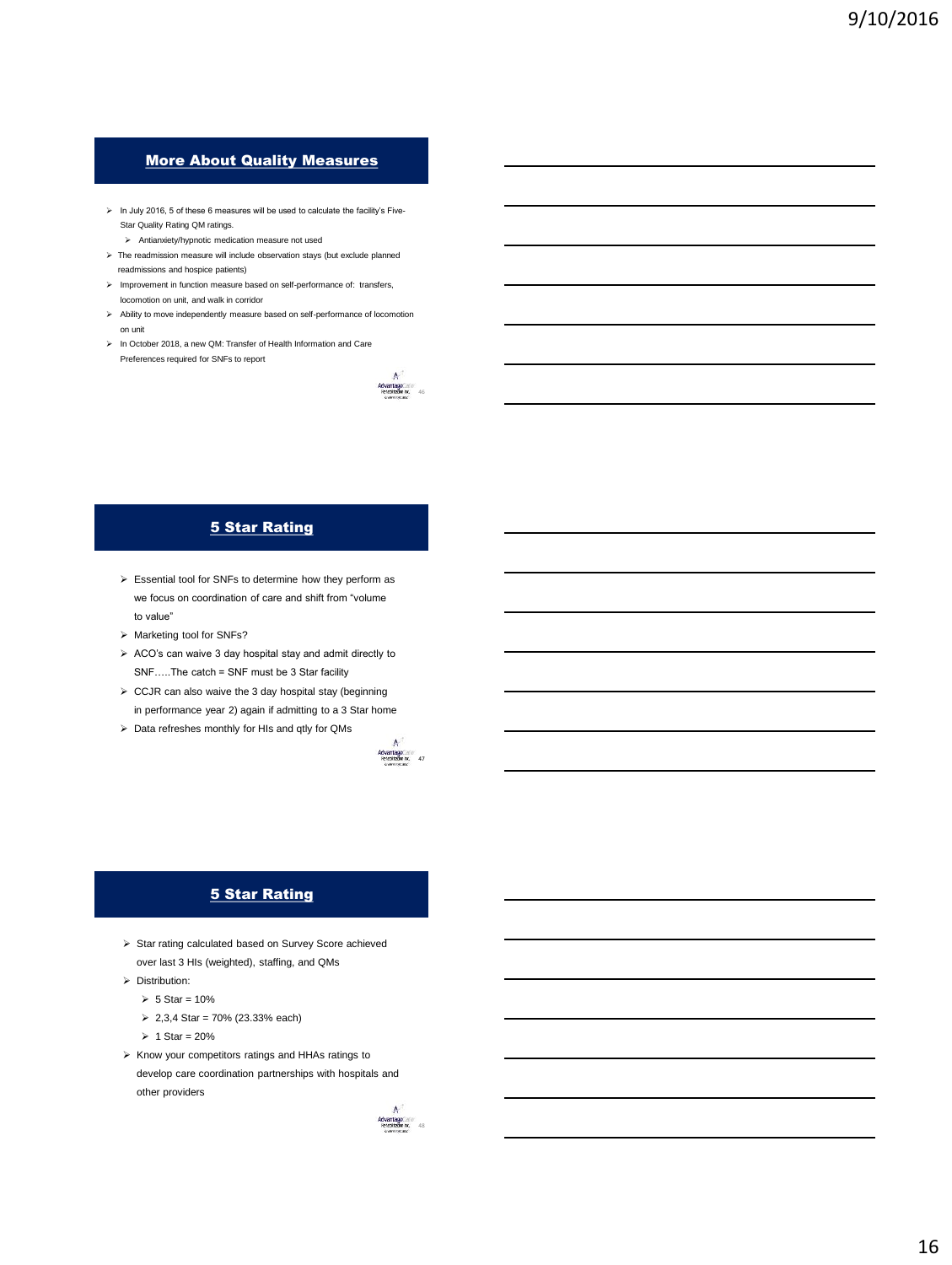# Strategies for Success

## 5 Star Rating

- $\triangleright$  Health Inspections / Surveys
- $\triangleright$  Staff patterns
	- $\triangleright$  Therapy
		- $> 7$  days / week
		- Extended hours (BID, reverse ADLs, late admits)
	- $\triangleright$  Nursing
- Quality Measures



# Strategies for Success

Concurrent Reviews:

- $\triangleright$  Part of a utilization management program in which health care is reviewed as it is provided.
- $\triangleright$  Reviewers monitor appropriateness of the care, the setting, and the progress of discharge plans.
- $\triangleright$  The ongoing review is directed at keeping costs low while maintaining effectiveness and quality of care.
- Use of tracking tools, dashboards, benchmark data, target goals



# Strategies for Success

## Misc. Ideas

- ▶ Documentation E&T / Auditing
- $\triangleright$  Ch. 8 MBPM
- Networking / Relationship building
- Hand-off to HH, out-pt, ALF/PC, IL, etc.
- Focus on the continuum of care
- Culture Change / Mind-set Change / Philosophy Change
- Patient-centered health care philosophy
- Assist with post-DC appointments
- Post-DC follow-up (Nurse Navigator)
- AdvantageCare<br>setembanik, 51 Census Development Strategies – Think "Revolving Door"